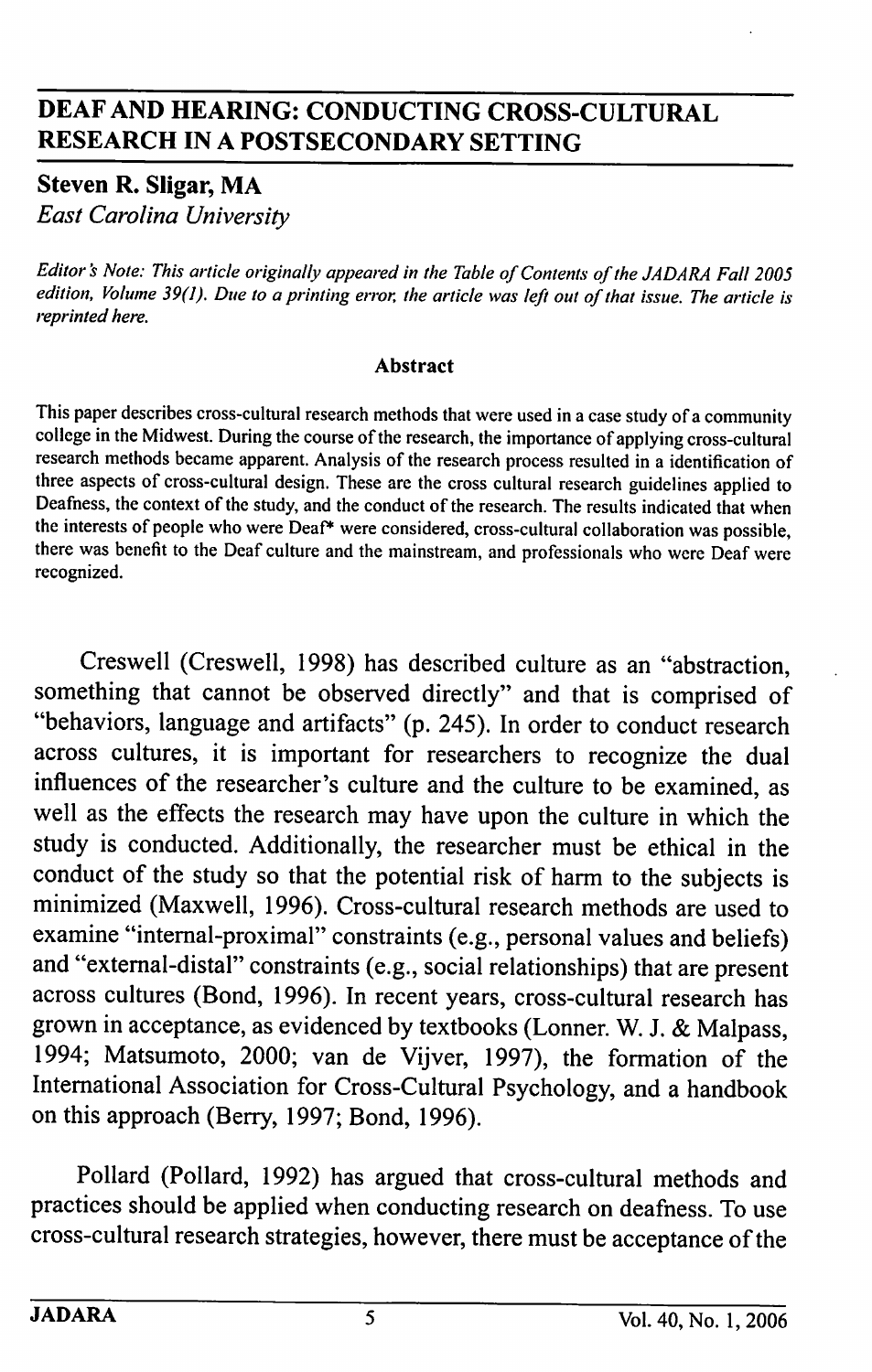existence of a Deaf<sup>1</sup> culture. The argument for a Deaf culture has been well articulated. There is a Deaf history (Gannon, 1980) and a deaf community, there are social organizations and shared experiences, social characteristics and language (Higgins, 1987; Wilcox, 1999). The concept of a Deaf culture is based on the notion that disability is socially constructed (Kroeger & Schuck, 1993); i.e., disability is defined by the relationship between the individual and the environment and is not a medical view of the loss of function. The environmental model of disability (Smart, 2001) includes Deaf culture. Membership in the Deaf culture is based on peer acceptance and not audiological diagnosis (Lane, 1993); that is, the individual chooses to self-identify as Deaf and has strong feelings of group identification (Woodward, 1982). The central argument for a Deaf culture rests on the use of American Sign Language (ASL) and the existence of other elements of any culture, such as cultural beliefs, values, rules for behavior, traditions, rituals and other attributes unique to a specific culture (Padden, 1989).

Pollard (1992) has pointed to "a gradient of cultural bearing" (p. 89) that places research on broad non-cultural issues, e.g., diseases of the ear at one end and cultural issues such as studies of ASL at the other. Most research will fall between these two extremes; the greater the cultural gradient, the greater the need for application of cross-cultural guidelines.

In a study (Sligar, 2002a) of the relationships of Deaf students. Deaf service providers and Deaf administrators with their hearing counterparts at a Midwestern community college and the institutional response to these relationships, it became apparent that the investigation was assuming a social/cultural perspective on deafness (Foster, 1996). Methods employed were interviews with representatives from each group and both formal and informal observations. Because the study had "identifiable but indirect implications for the deaf community" (Pollard, 1992, p. 88), the most ethical way to conduct the research was to use cross-cultural methods.

Pollard's (1992) and Foster's (1996) guidelines for the conduct of ethical cross-cultural research in Deafness were applied in the study. These guidelines were used to insure that the research corresponded to the priorities of the Deaf community and to ensure collaboration with Deaf people during the selection of the research methods; research development and progress review, and the dissemination of findings.

<sup>1</sup> The use of capitalized Deaf refers to people who are culturally Deaf and the lower case deaf refers to the audiological condition of deafness (Padden, 1989).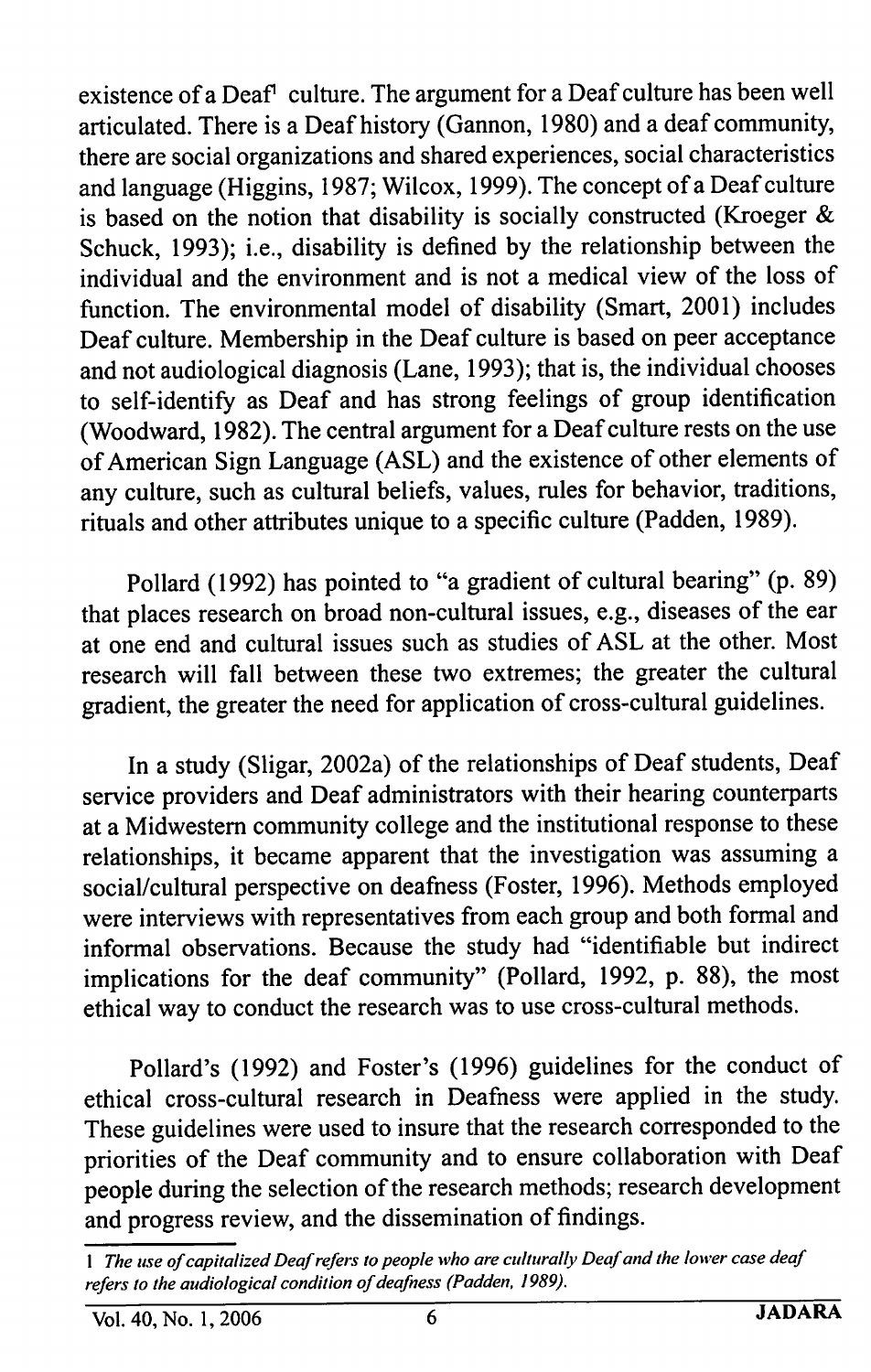# **Context**

The research site was a Midwestern community college, which was located in a suburb of a large metropolitan area. The site was purposefully chosen because it presented an opportunity to examine a mainstream institution with an established program designed to serve students who were deaf or hard of hearing. The college opened its doors in the Fall of 1967 and in 1972 began offering services to three students who were Deaf. By 2001, the college had 220 full-time and approximately 600 part-time faculty, and an Office of Disability Support Services (DSS). In 2002 the DSS had 11 full-time administrative and staff positions, 3 permanent part-time staff and 36-45 part time positions. The full-time DSS positions included a full time coordinator of Services for the Deaf/Hard of Hearing with a program assistant, staff interpreter, counselor, interpreter coordinator, linguistics specialist, and instructor/career specialist. Part-time positions included 12-15 sign language interpreters and 8-10 student note takers. During the fiscal year 1999-2000, DSS served 536 students with disabilities, which included 29 students who were deaf or hard of hearing.

# Conduct of the Research

### Priorities of the Deaf Community

Given the existence of the Deaf culture within the mainstream institution, the researcher applied ethical cross-cultural guidelines. First, it was necessary to determine if the proposed research was aligned with the priorities of the Deaf community. The purpose of the study was to examine two issues of importance: access to postsecondary education and services that supported access. Both issues were in alignment with the goals of three national consumer organizations, the Association of Late Deafened Adults (ALDA), the National Association of the Deaf (NAD), and Self-Help for Hard of Hearing People (SHHH). All three groups advocate for opportunities for members to participate in postsecondary programs and for continuation of support services for access. This information can be found directly on the organizations' websites (www.alda.org, www.nad.org, www.shhh.org) or in their publications (AldaCon conference proceedings, NADmag and NADezine, and SHHH's Hearing Loss Journal). The goals are communicated indirectly through the advocacy work done by leaders and members.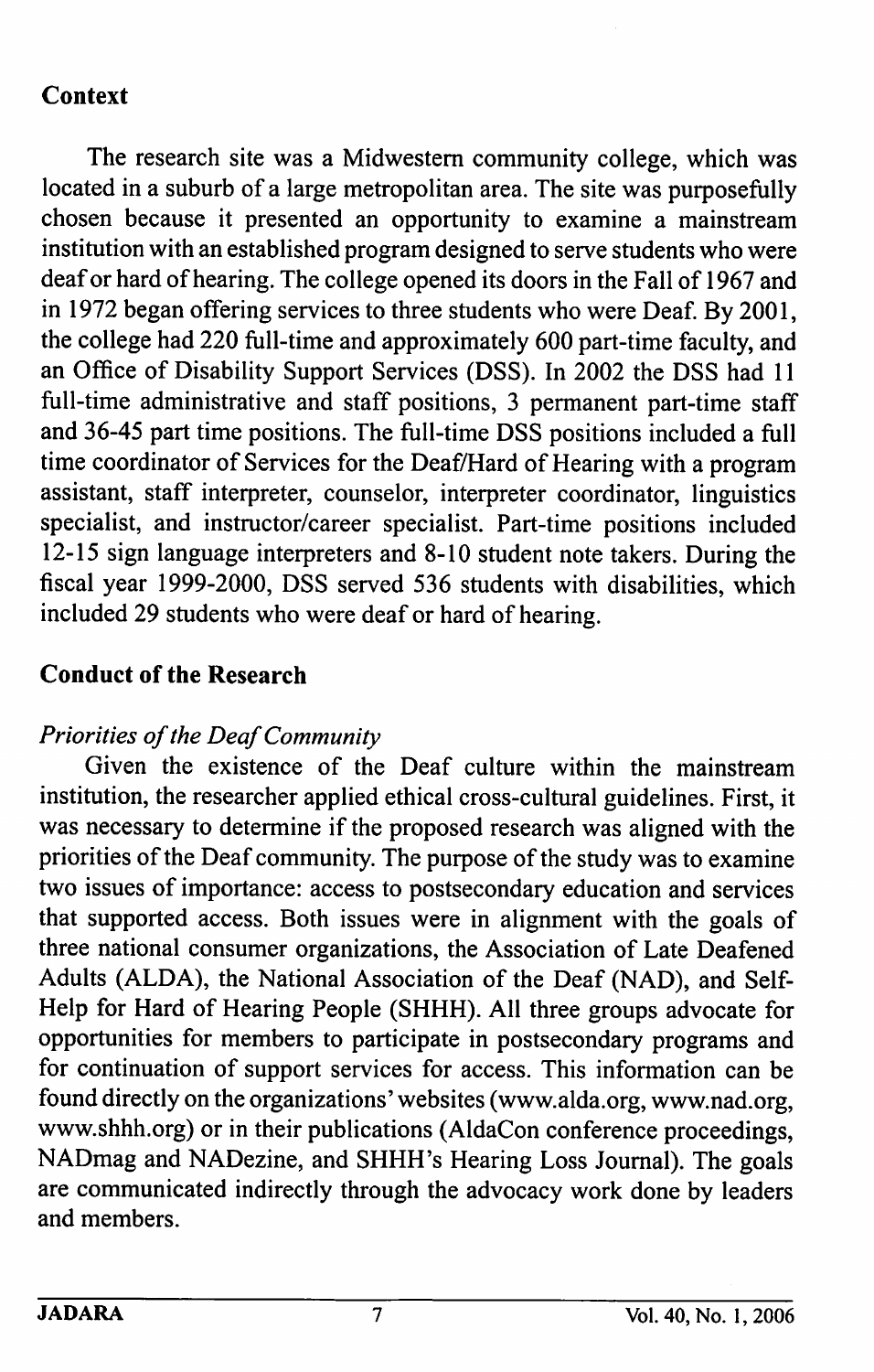One clear example is the support and involvement of these organizations and other consumer groups in the Postsecondary Education Program Network (PEPNet), a federally funded program. The mission of PEPNet is to improve postsecondary educational opportunities and access for persons who are deaf or hard of hearing through four regional outreach centers (PEPNet, 2001). One regional center is the Midwest Center for Postsecondary Outreach (MCPO), which serves the geographic region that includes the college. Representatives from the deaf community are included on advisory councils for each of the outreach centers.

# The Research Methods

In order to explore the ways in which organizational supports were developed and maintained, a qualitative approach was chosen (Maxwell, 1996). The college under examination was a system with clear boundaries, a case study research design that utilized participant interviews and document reviews was selected (Creswell, 1998; Yin, 1994). The case study design also provided a way to examine a unique phenomenon, i.e.. The college's history of services to students who were deaf or hard of hearing.

The college's DSS had strong links to professional service communities including a formal affiliation as an MCPO outreach site (MCPO, 1996). Through MCPO, the DSS improved its communication with the deaf community, which included both consumers and hearing and Deaf professionals, the MCPO Advisory Council (MCPO AC) and MCPO employees.

Administratively, the MCPO maintained a Coordinating Council (MCPO CC), which was comprised of outreach sites at Harper College in Palatine, IL, the University of Wisconsin-Milwaukee, the Center for Sight & Hearing in Rockford, IL and the home office at Saint Paul College—A Community and Technical College in St. Paul, MN. In the spring of 2000, the proposed research was submitted to the MCPO CC and the members provided review and feedback, which were incorporated in the design.

### Ethical Issues

A main concern was confidentiality of the college's services and the participants, which included the appropriate way to obtain informed consent. The college was a recognized exemplary program with a history of sharing service delivery techniques and procedures. This was evidenced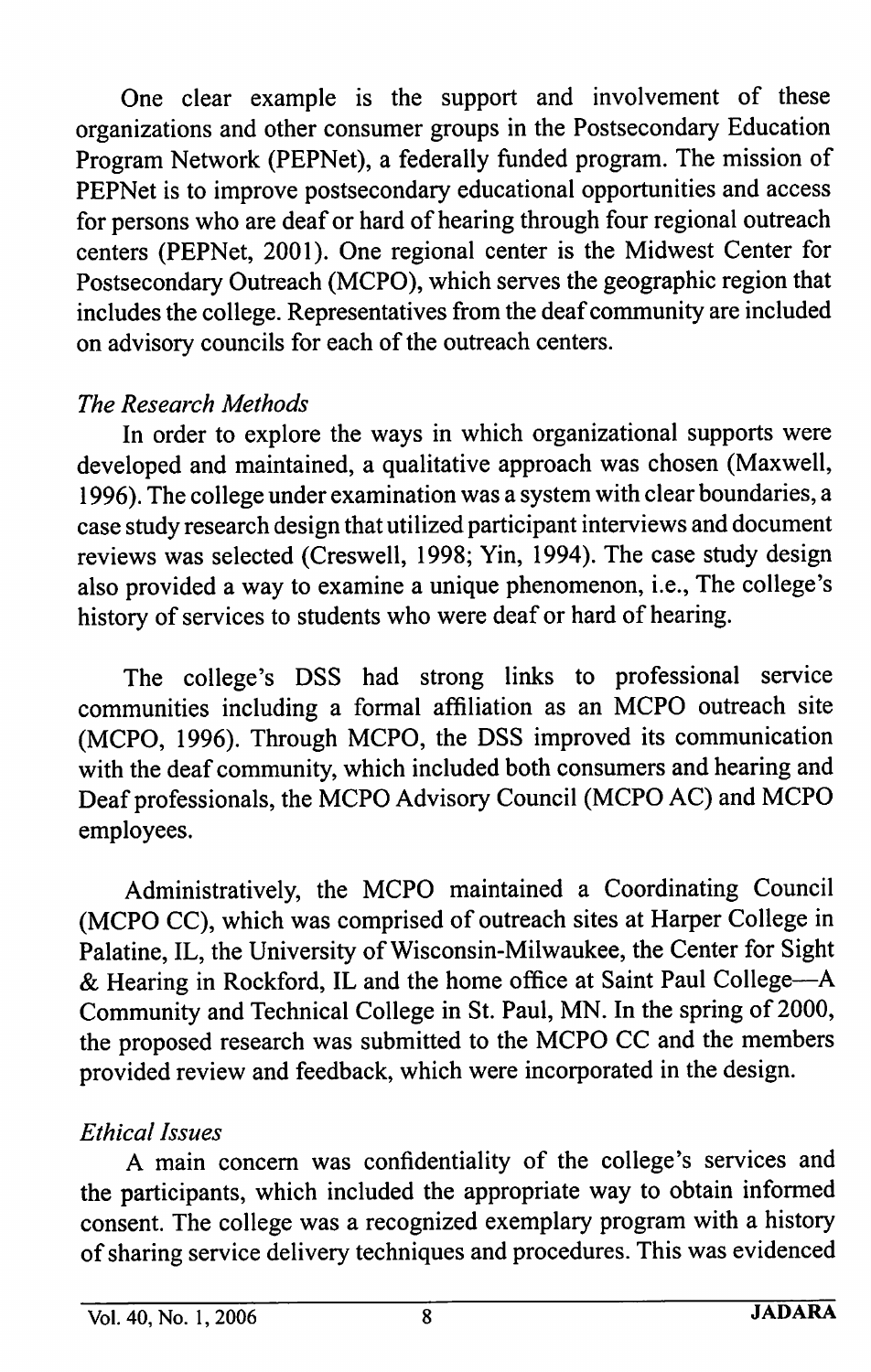by their selection and willing participation as a MCPO outreach site, which continued the college's high profile in the field. Therefore, risk was slight for the college. Confidentiality and informed consent of the participants were of greater concern. The primary threat to confidentiality was the translation of Deaf participant interviews from ASL to spoken English. The Deaf community was a small one and there was only a limited pool of interpreters who were competent to provide sign to voice interpretation of the videotaped interviews. In order to ensure confidentiality, an interpreter with a Level 5 rating in Illinois, which indicates the interpreter is proficient or highly skilled (CAIRS, undated) was used. This professional was also bound by the interpreter's code of ethics. As a final precaution, an interpreter was selected who had never worked for the college or any of the participants. Informed consent of participants was obtained via a written form, which was also explained in sign language by the researcher. All of the Deaf participants were college graduates who were able to read and understand the form without difficulty.

### Interviews

In qualitative research, the researcher serves as the primary instrument (Merriam & Simpson, 1995) and thus poses a potential threat to the trustworthiness of the data due to acknowledged or unintentional bias (Maxwell, 1996). Peer debriefings and member checks and a research journal with audit trail were used to reduce bias and insure trustworthiness of the data and analysis. Cross-cultural guidelines in deafness suggest that the researcher must demonstrate knowledge of deafness, including personal, social, medical and cultural aspects, and the researcher must be fluent in ASL (Foster, 1996). The researcher had over 30 years in deafness, and experience providing numerous program consultations to develop services for persons who were deaf or hard of hearing and association with many Deaf people as colleagues, co-workers and friends.

The researcher was a hearing person whose first language was spoken English. However, the researcher had taken classes in ASL, studied the grammatical features of ASL, and participated in the Sign Communication Proficiency Interview (SCPI) with a rating of Advanced. In addition, the researcher had previously interviewed hundreds of Deaf people about their careers and employment settings.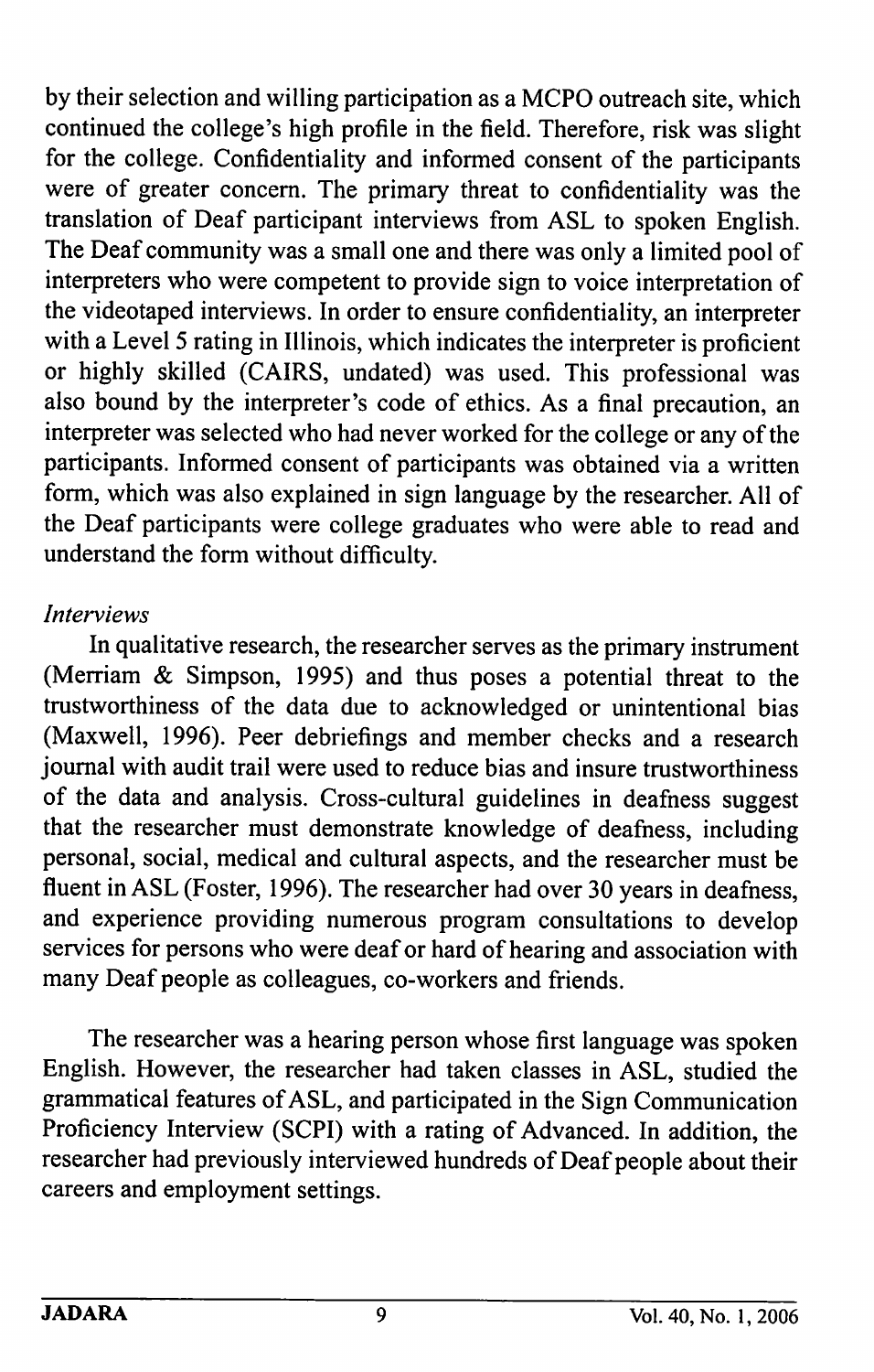The primary source of data was through individual interviews with 17 participants; of these, four were Deaf and one was hard of hearing. All of the interviews followed a semi-structured format and were recorded. After transcription, the interview was returned to the participant for review and opportunity to clarify points or add information. For participants who could hear and understand English, the interviews were recorded on a microcassette. For participants who used ASL, the interviews were videotaped to ensure permanence of the interview (Bottorff, 1994) and to make sure there was time to analyze the signs to ensure accurate translation. Schuchman (Schuchman, 1993) designed a protocol to videotape persons who are Deaf in which there is a recorder placed behind the interviewer, facing the participant. He also suggested that the interviewer be recorded as well, but due to technical problems with this study the protocol was modified to record only the Deaf participant. In order to ensure that interviewer questions and comments were included, the interviewer used simultaneous voice and sign for short questions or statements and verbal summaries for longer statements.

To ensure accuracy of translation, both the researcher and the professional interpreter viewed the interviews. The interpreter voiced the Deaf participant's statements into the microcassette. When disagreement on a sign occurred, the videotape was stopped and discussed until consensus was reached. Initially, discussions centered on sign names of people, buildings and classes that were unique to the college. One source of possible error was the fact that the interpreter was not from a postsecondary background. Thus, the sign for a person who helps others to leam was voiced as "teacher", when participants referenced "instructor" or "professor". The audiotapes were transcribed and then the researcher compared the transcription with the voice recording and compared it a second time against the videotape to ensure accuracy of both the interpretation and transcription.

### Progress Review

At each of three MCPO CC meetings, the research was on the agenda with both formal progress reports as well as informal opportunities to discuss the research with colleagues. Additionally, MCPO AC members were formally apprised of the research through written communication and informally through individual contacts with the researcher. Deaf professionals who were not directly linked with the college or the study served as advisors on deafness related issues. In order to maintain perspective, two peer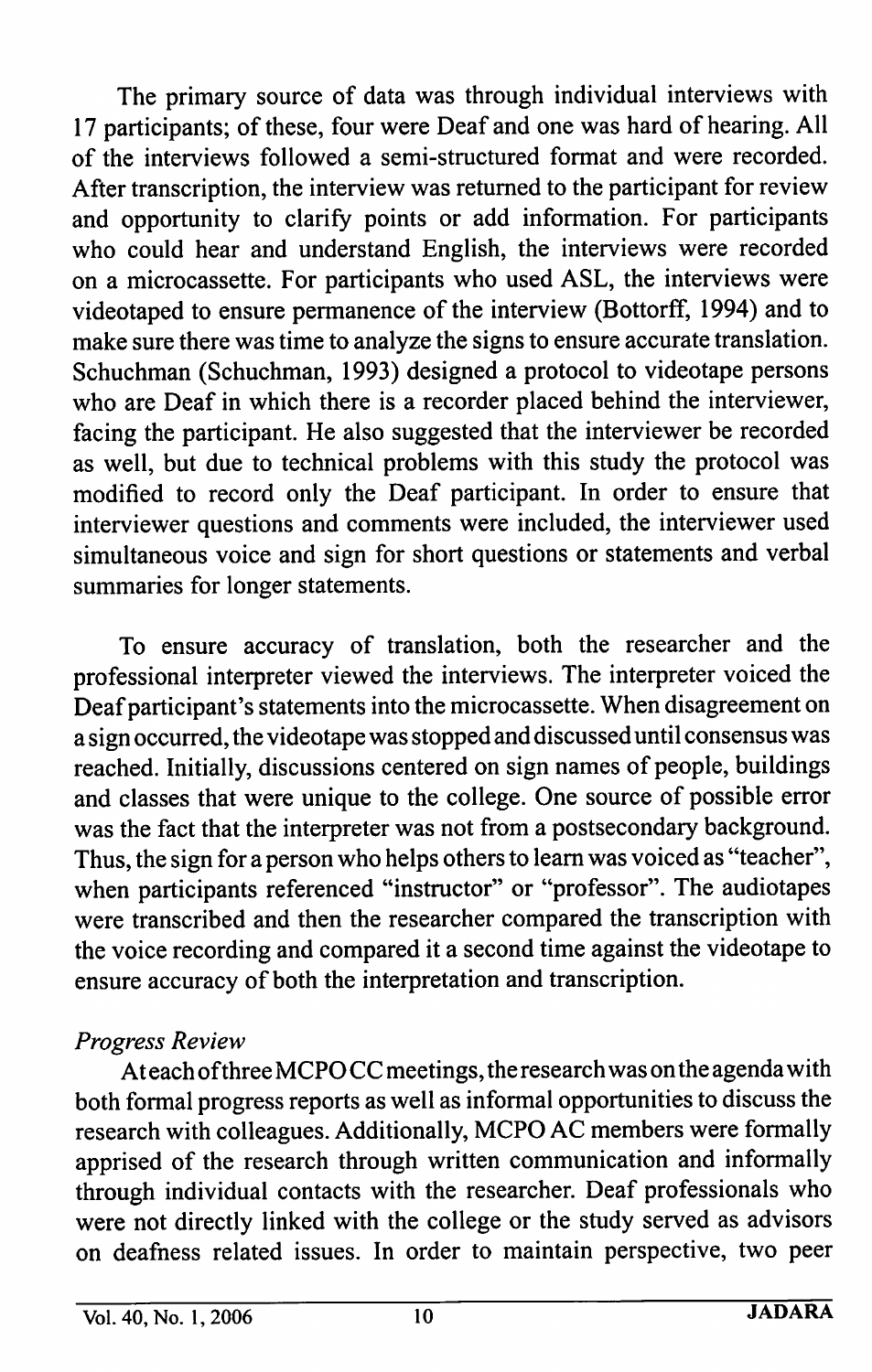reviewers who were not members of the Deaf community also participated (Pollard, 1992). Both were hearing researchers with deafness backgrounds. They provided comments on the importance of maintaining a bicultural perspective. One was also a qualitative researcher who provided feedback on the technical aspects of conducting a qualitative study. Peer debriefings (Creswell, 1998) were also provided by the MCPO AC.

During data collection and analysis, the research was presented at two national conferences (PEPNet, 2000 and ADARA, 2001) and one regional conference (Southeast Regional Institute on Deafness, 2000). The ADARA 2001 poster session was presented with a Deaf professional who was from the college and an MCPO colleague. These presentations provided hearing and Deaf professionals with opportunities to critique the research and make suggestions for change.

Specific input was sought on ways to ensure that the research was a fit with the Deaf community's priorities; comments were requested on appropriateness and other areas for possible inclusion in the study. Most of the feedback was an affirmation of the fit of the topic with Deaf community priorities, the research method and the importance of the study to deafness. Suggestions were received to disseminate the findings to service providers both in the mainstream and deafness communities to enhance and broaden services. Administrators were also suggested as a target group for dissemination to develop further services and gamer support for specialized programs for persons who are deaf or hard of hearing in their host institutions.

# Dissemination of Results

Since the completion of the study in April 2002, the results have been presented at the following conferences or training programs: The National American Adult and Continuing Education Conference (AAACE), November 2002; The National Association for Higher Education and Disability (AHEAD), July 2003; The Biannual PEPNet Conference, April 2002 and 2004; ADARA, May 2003; Post-employment Training Program-Deafness (PET-D), June 2002 & 2003; and The Missouri Deafness and Rehabilitation Association (MoDARA), November 2002. These particular venues were selected because of the research fit with the mission of the organizations, i.e., mainstream postsecondary education (AAACE), mainstream disability service providers (AHEAD), hearing and Deaf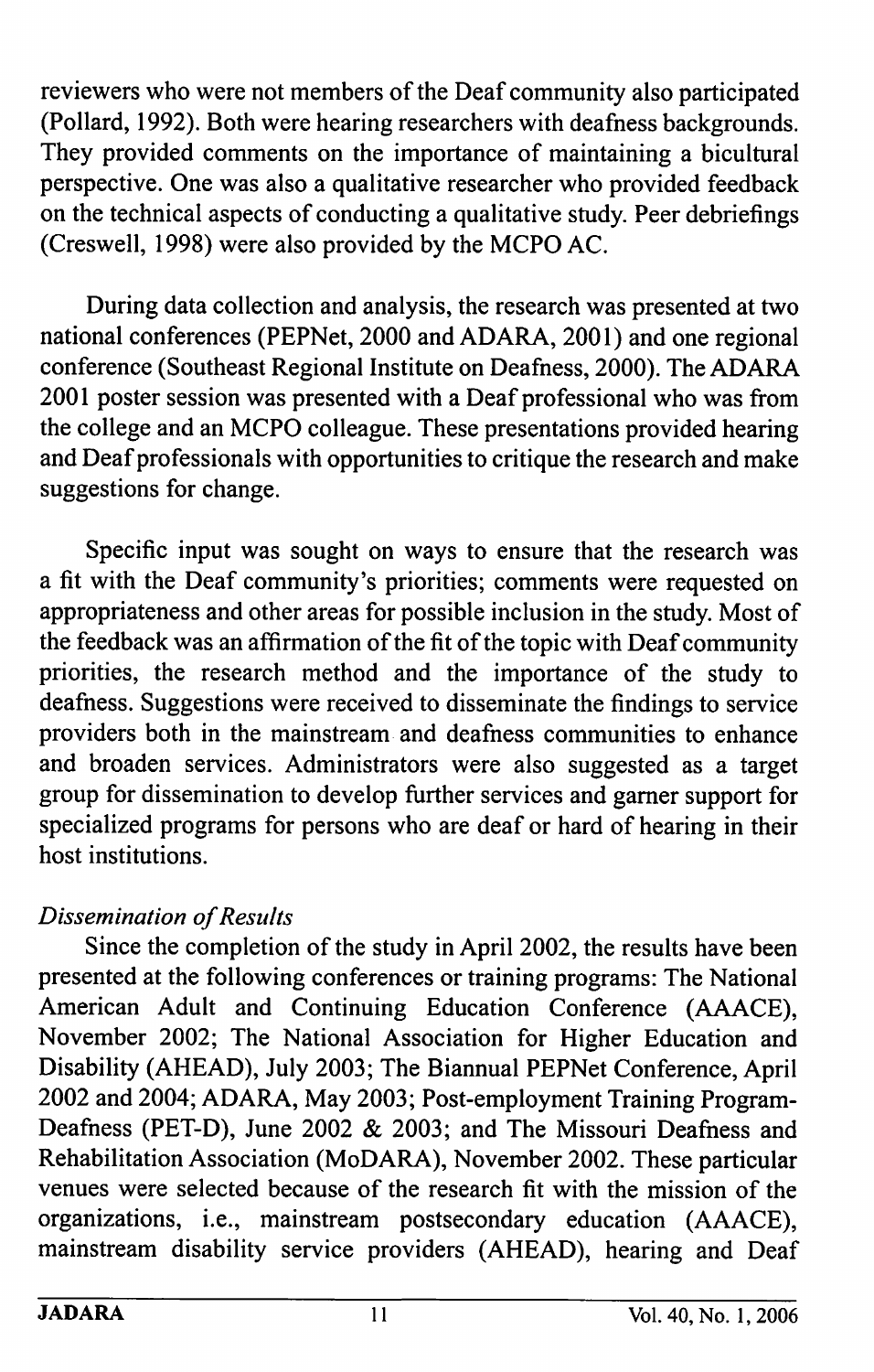postsecondary service providers (PEPNet and special interest group in ADARA), national training program for administrators of deafness programs (PET-D) and grassroots Deaf professionals (MoDARA). The results were published in the 2002 PEPNet conference proceedings (Sligar, 2002b).

# Results and Implications

This study applied cross-cultural guidelines in order to minimize risks to and increase the possibility of benefits for the Deaf community. Community representatives were included in the design, data collection, analysis, and dissemination phases of the research. The application of cross-cultural guidelines helped in several areas. For example.

- The interests of Deaf people were considered because the topic was  $\bullet$ specifically related to Deafness.
- The study demonstrated that cross-cultural collaboration was possible  $\bullet$ if the researcher took the time and effort to include and listen to Deaf people.
- New knowledge was generated to benefit Deaf people specifically and  $\bullet$ mainstream service providers in general.
- Professionals who are Deaf were recognized and included. These Deaf  $\bullet$ professionals served as the representatives of the Deaf culture and as participants.
- Results were disseminated to targeted groups.

Future research should include a Deaf person as co-investigator. This would serve not only to embed the interest of the community within the research but also to facilitate development of an emerging scholar in the conduct of research.

The need to define and refine ethical guidelines for the conduct of cross-cultural research is on-going. More researchers need to incorporate these ethical principles in the design of research and then reflect upon the importance, utility and degree of success of the design. Finally, research conducted within the Deaf culture needs to seek ways to ensure involvement of Deaf people to build a strong research agenda and empower Deaf people through involvement in the design of the research.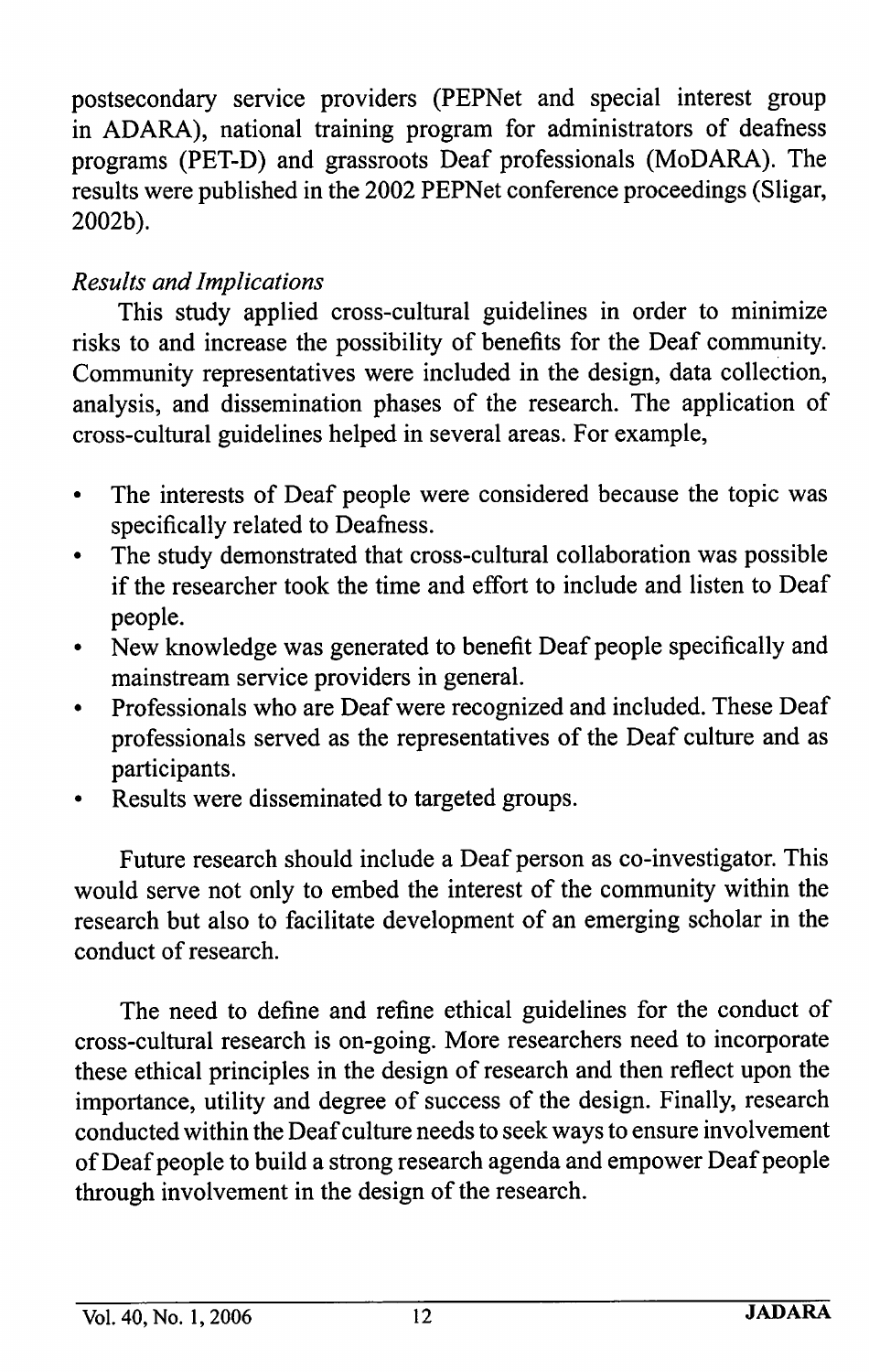Steven R. Sligar, MA (252) 328-4454 Voice<br>Department of Rehab. Studies (252) 328-0725 Fax Department of Rehab. Studies School of Allied Health Sciences sligars@ecu.edu East Carolina University Greenville, NC 27858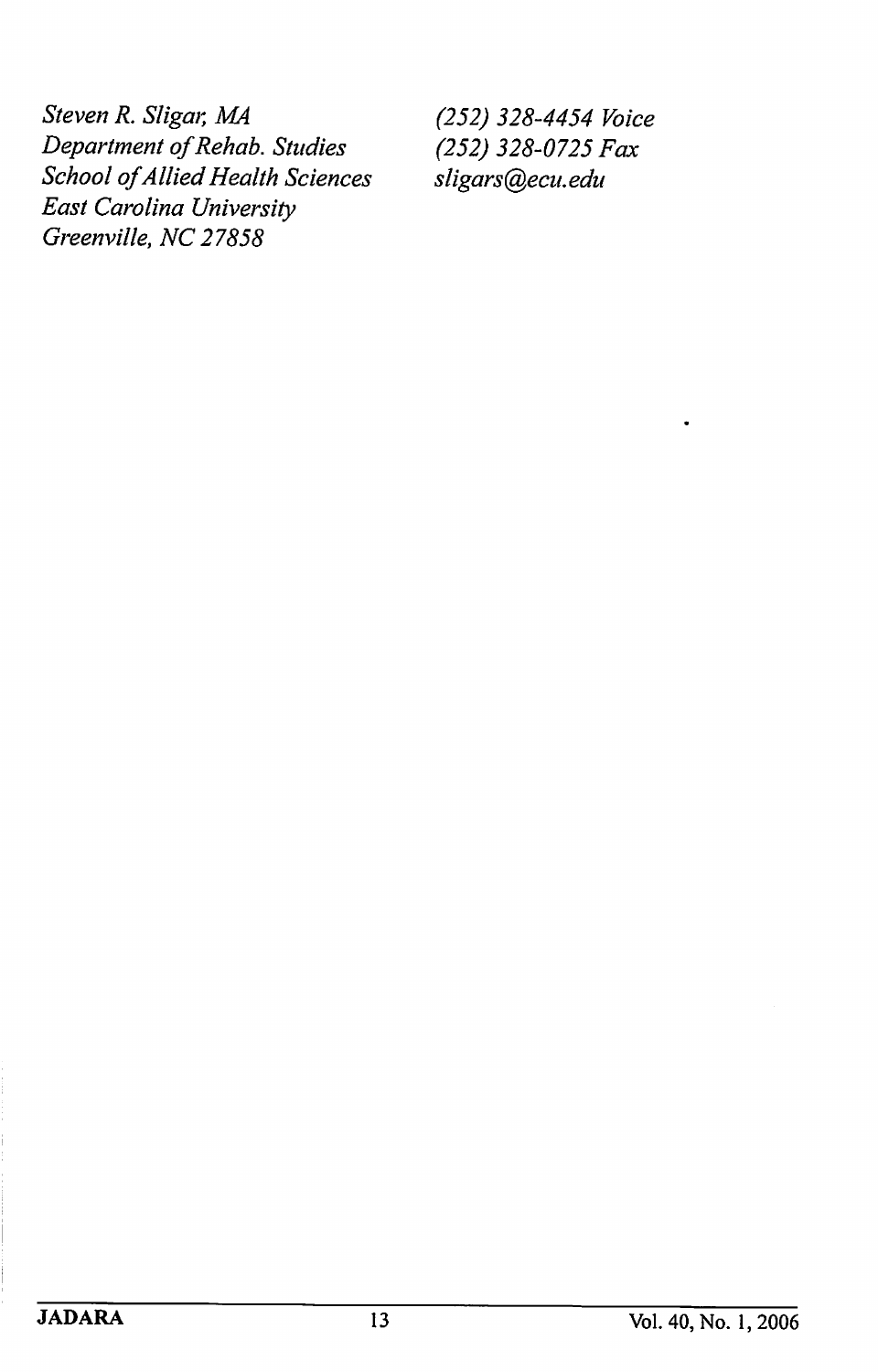### References

Berry, J. W., Dasen, RR., Saraswathi, T.S., Poortinga, Y.H., & Pandey, J. (Ed.). (1997). Handbook of cross-cultural psychology, volume 2: Basic processes and human development. Boston. MA: Allyn & Bacon.

Bond, M. H. S., P.B. (1996). Cross-cultural social and organizational psychology. Annual Review of Psychology, 47, 205-235.

Bottorff, J. (1994). Using videotaped recordings in qualitative research. In J. M. Morse (Ed.), Critical Issues in Qualitative Research Methods (pp. 244-261). Thousand Oaks, CA: Sage Publications.

CAIRS. (undated). Interpreter skills assessment screening (pp. 2). Chicago, IL: Chicago Area Interpreter Referral Service.

Creswell, J. W. (1998). Qualitative inquiry and research design: Choosing among five traditions. Thousand Oaks, CA: Sage Publications.

Foster, S. (1996). Doing research in deafness: Some considerations and strategies. In P. C. Higgins & J. E. Nash (Eds.), Understanding Deafness Socially: Continuities in Research and Theory (Second Edition ed., pp. 3- 20). Springfield, IL: Charles C. Thomas.

Gannon, J. (1980). Deaf heritage: A narrative history of deaf America. Silver Spring, MD: National Association of the Deaf.

Higgins, P. C. (1987). The deaf community. In P. C. Higgins & J. E. Nash (Eds.), Understanding Deafness Socially (pp. 151-170). Springfield, IL: Charles C. Thomas.

Kroeger, S., & Schuck, J. (1993). Moving ahead: Issues recommendations, and conclusions. New Directions for Student Services, 64, 103-110.

Lane, H. (1993). Constructions of deafhess. In M. D. Garretson (Ed.), Deafness 1993-2013: A Deaf American Monograph (pp. 73-82). Silver Springs, MD: National Association of the Deaf.

Lonner. W. J. & Malpass, R. S. (1994). Psychology and culture. Needham Heights, MA: Allyn and Bacon.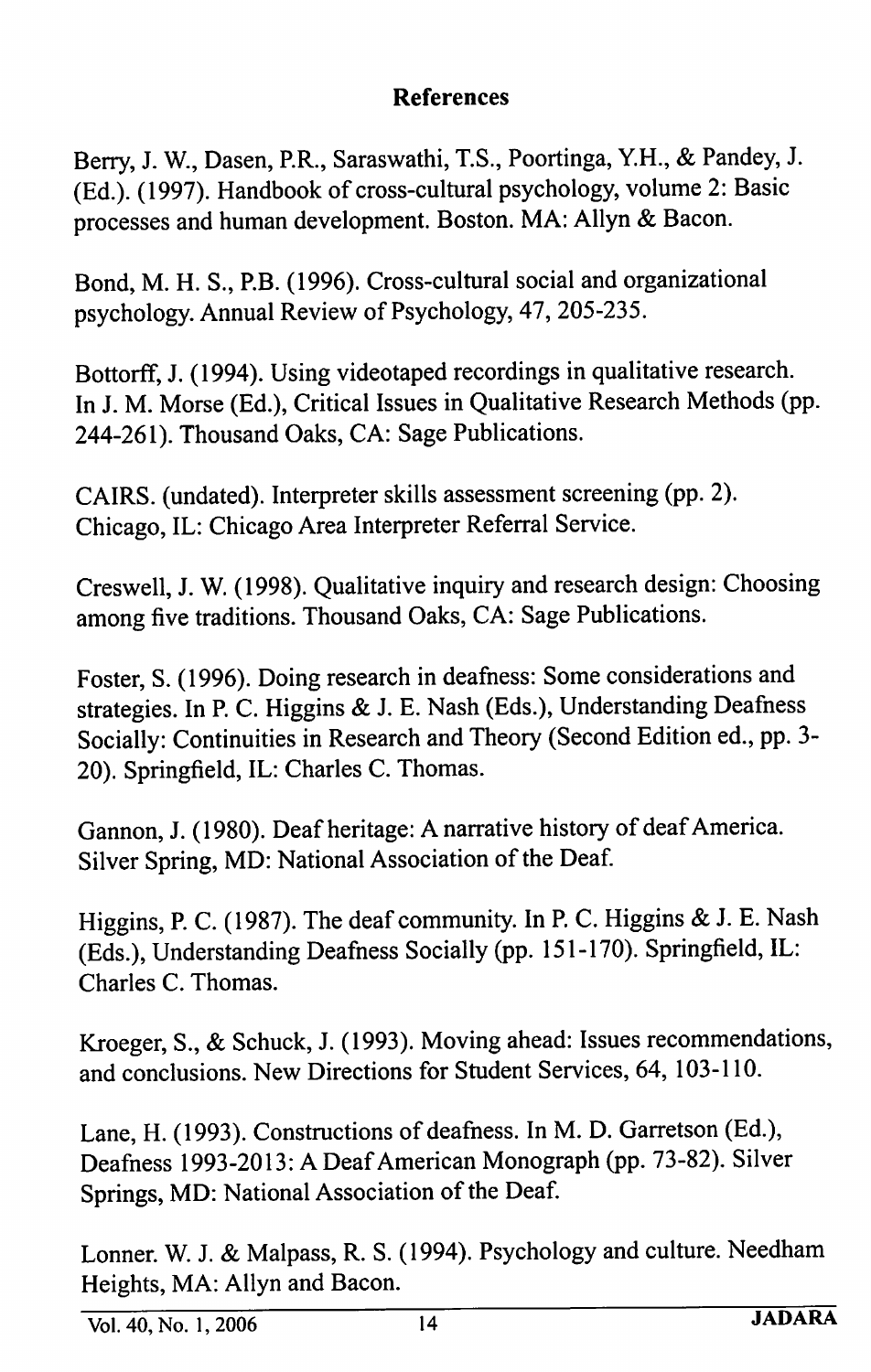Matsumoto, D. (Ed.). (2000). The handbook of culture and psychology (2 ed. Vol. 2005). New York: Oxford University Press.

Maxwell, J. A. (1996). Qualitative research design: An interactive approach (Vol. 41). Thousand Oaks, CA: Sage Publications.

MCPO. (1996). Midwest Center for Postsecondary Outreach home page. Retrieved July 6, 2005,2005, from http://www.pepnet.org/

Merriam, S., & Simpson, E. L. (1995). Guide to research for educators and trainers of adults (Second ed.). Malabar, FL: Krieger Publishing Company.

Padden, C. (1989). The deaf community and the culture of deaf people. In S. Wilcox (Ed.), American Deaf Culture: An Anthology (pp. 1-16). Burtonsville, MD: Linstok Press.

PEPNet. (2001). Postsecondary Education Programs Network. Retrieved 08/29/2001, 2001, from http://www.pepnet.org

Pollard, R. Q. (1992). Cross-cultural ethics in the conduct of deafness research. Rehabilitation Psychology, 37(2), 87-101.

Schuchman, J. S. (1993). Oral history and deaf heritage. In R. Fischer & H. Lane (Eds.), Looking Back: A Reader on the History of Deaf Communities and Their Sign Languages (Vol. 20, pp. 515-532). Hamburg: Signum Press.

Sligar, S. R. (2002a). Reconceptualizing the development and maintenance of support services for college students who are deaf or hard of hearing. Unpublished Doctoral Dissertation, Northern Illinois University, DeKalb, IL.

Sligar, S. R. (2002b, April). Seventeen voices, one purpose: Services for students who are deaf or hard of hearing. Paper presented at the Postsecondary Education Program Network, Kansas City, MO.

Smart, J. (2001). Disability, society, and the individual. Gathersburg, MD: Aspen Publishers, Inc.